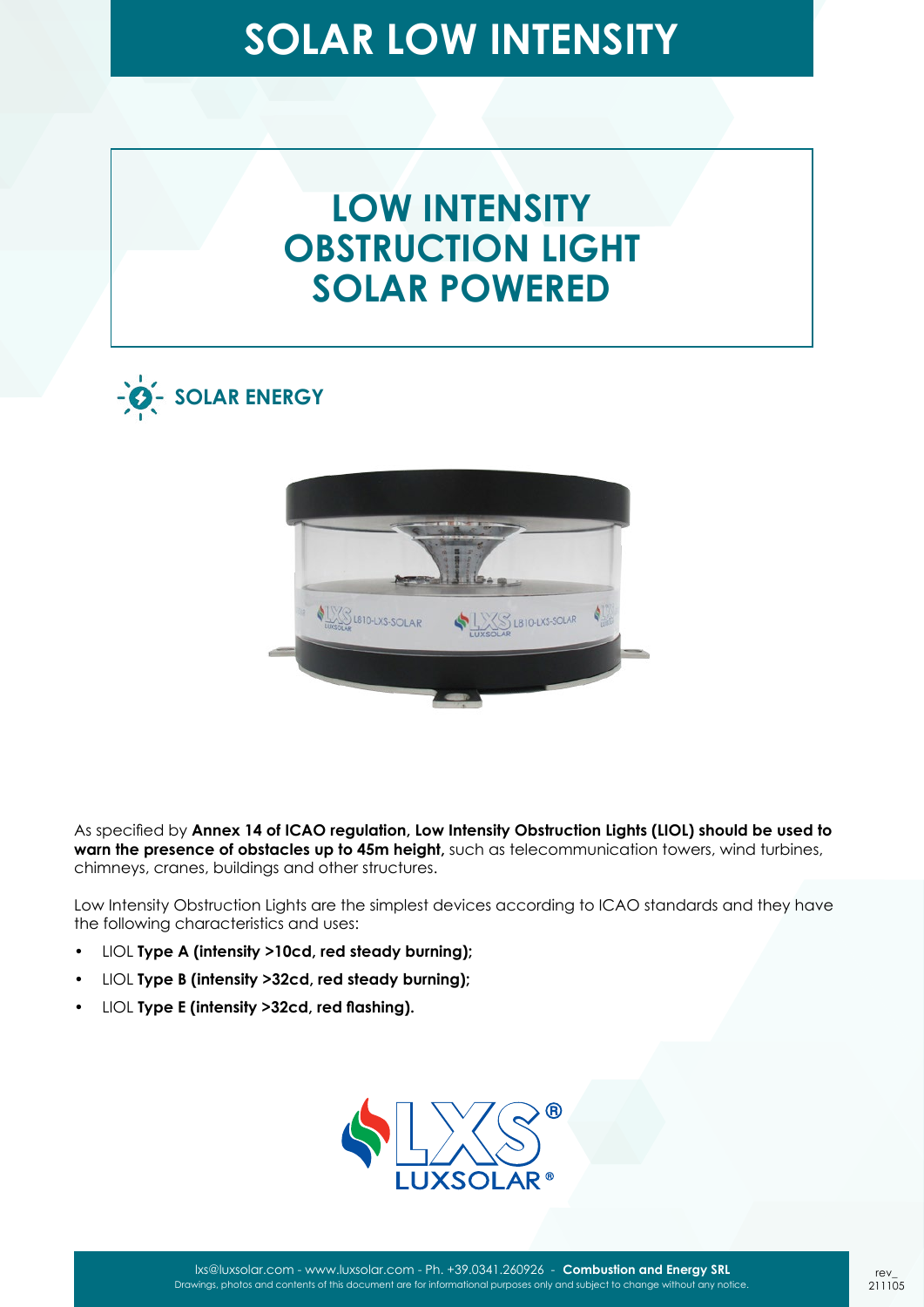## **SOLAR POWERED LIOL-A,LIOL-B AND LIOL-E LOW INTENSITY OBSTRUCTION LIGHT**

HIGH efficency integrated solar panel



LUXSOLAR **L810-LXS-SOL SOLAR POWERED** Low Intensity Obstruction Light is compliant to **ICAO** (Low Intensity - Type A or B), **FAA** (Type L-810) and **EASA.**

Product LUXSOLAR L810-LXS-SOL is the **most up-to-dated and technologically advanced solar low intensity obstacle light;** it is built with high quality materials such as the **composite polymer body, low weight** and **resistant to harsh climatic conditions; ultra bright LEDs** and **optical reflector** that guarantee high optical performances in compliance with ICAO/EASA and FAA standards; **high efficiency monocrystalline solar panel** that power supplies the light and accumulates energy in the **integrated Lithium battery for high long autonomy and extremely low power consumption.**

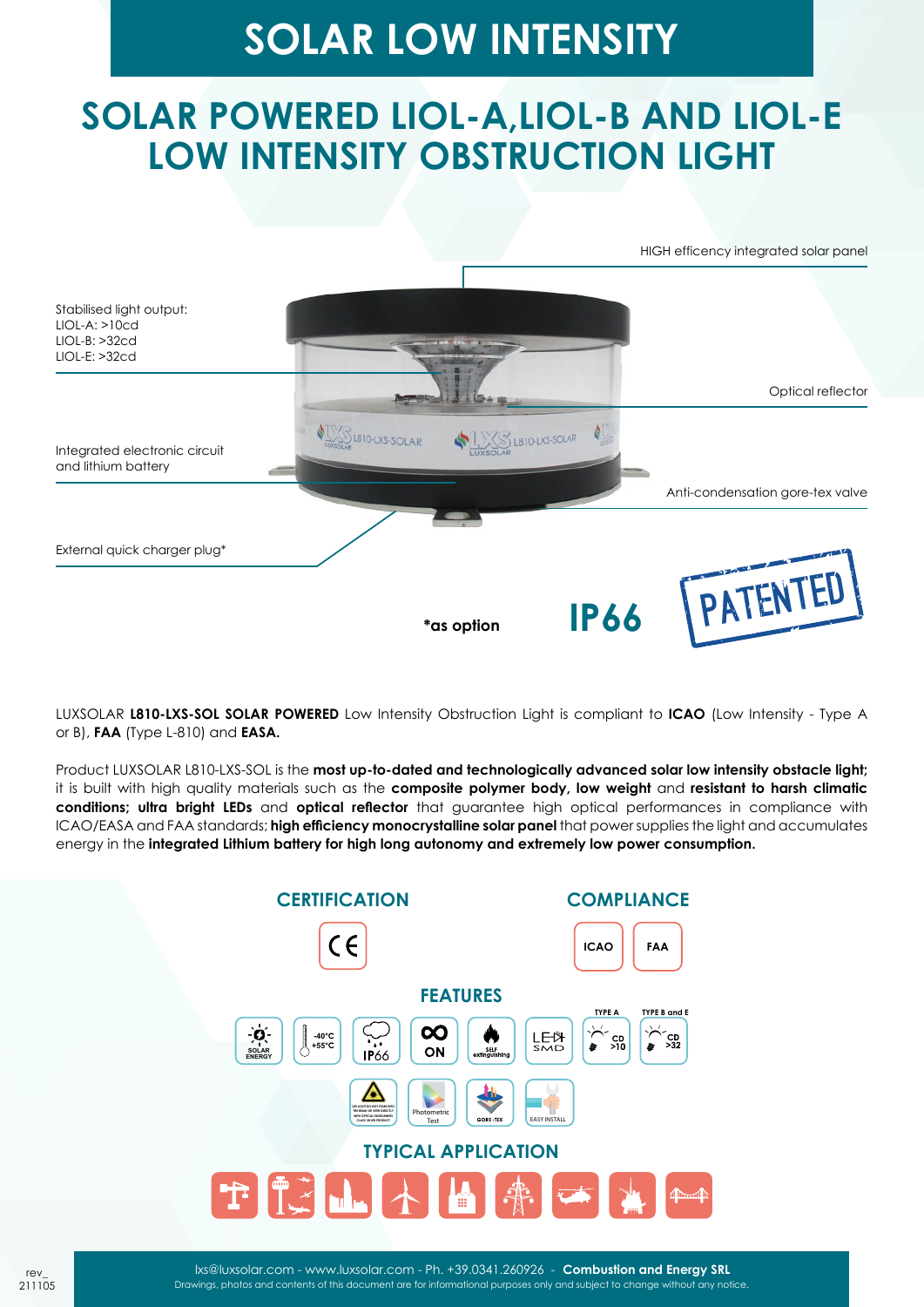### **SOLAR POWERED LIOL-A,LIOL-B AND LIOL-E TECHNICAL SPECIFICATIONS**

#### **OPTICAL FEATURES**

- Based on LED technology
- RED light Steady Burning
- RED light Flashing
- $LIOL-A: >10$  cd
- LIOL-B: >32 cd
- LIOL-E: >32 cd (flashing light)
- Cd emission: +6° and +10°
- Horizontal beam radiation: 360°
- Vertical beam spread: >10°
- Optical reflector

#### **MECHANICAL FEATURES**

- Composite polymer body
- Degree of protection: IP66 / IP68
- Operating temperature: -40°C / +55°C
- Mounting: 4 hole 200mm bolt pattern
- Weight: 1,5kg

#### **ELECTRICAL FEATURES**

- Integrated circuit protection
- Operating voltage: 6Vdc

#### **SOLAR SYSTEM**

- Lithium battery
- Monocrystalline high efficiency solar module
- Charging regulation: MPPT (Maximum Power Point Tracking)
- Solar cell works as twilight sensor
- Output: 1x4W
- Autonomy up to 48h

#### **ORDER CODE**

- **OPTIONS**
- Twin version: two separate LED circuits in the same fixture (normal + stand-by)
- Automatic changeover from normal to stand-by LED circuits
- External battery charger (4h recharging time)
- IR wavelenght 850mM, compatible with pilot's NVG

#### **APPLY TO**

• Transmission line • Radio and television

tower Wind turbine • Wind mast measurement • Radar • Antenna

- Marine application •
- Airport
- **Stack**
- High Building
- Chimney
- Tower crane
- Pipe line
- **Bridge**

### **CERTIFICATIONS**

- EASA test report (EN17025 laboratory) nr. 326-QL20-R03/R04
- CE markina

#### **COMPLIANCE**

- ICAO Aerodromes -Annex 14 Volume 1, Chapter 6: Low intensity, Type A-B steady burning obstacle light, Type E flashing obstacle light
- FAA AC150/5345-43; E.B. #67 type L-810
- EASA CS-ADR-DSN, Chapter Q